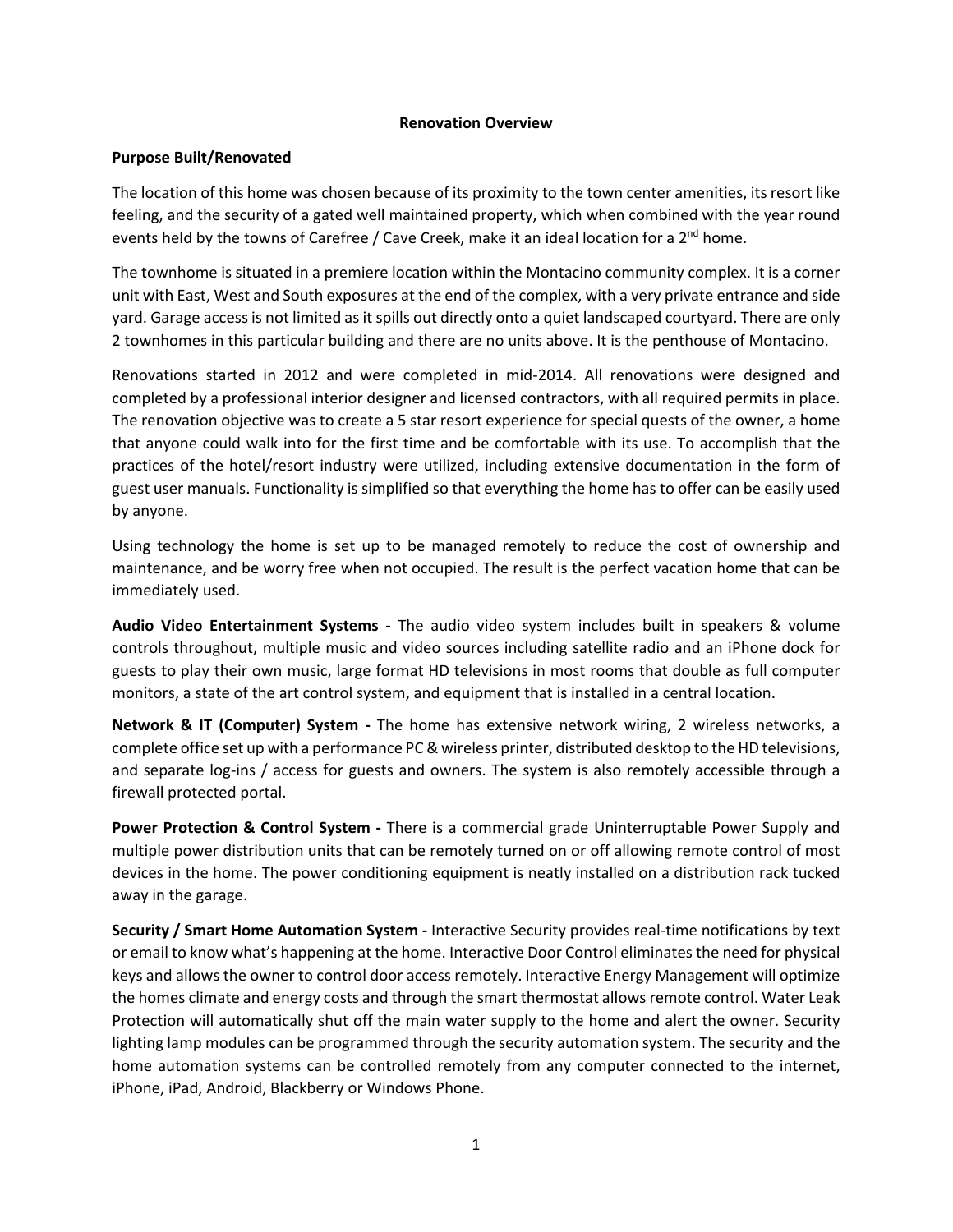**Lighting Automation System ‐** Sensors turn the lights on as you enter a room and save energy by turning the lights off when the room is empty. Control for Convenience ‐ switches can be programmed to create and save the perfect atmosphere for different activities. Master keypads allow easy single pushbutton control to turn on select interior lights throughout the home at a preset dim level, turn on all the interior lights for cleaning, turn off all lights and fans in the home when exiting, and turn on or off the landscape and exterior living space lighting. Wireless remote controls can be programmed to perform any lighting function desired. Interactive Remote Control lets you control and monitor the homeslighting system from your mobile device at home or while away.

**Renovation and Upgrades –** Renovations and upgrades are extensive and well documented. They include substantial plumbing, electrical and mechanical changes, and upgrades. The traditional home was transformed into an energy efficient modern home.

Lighting fixtures and fans were replaced throughout the home with handmade works of art, 95% of which is energy saving long lasting LED. Ceiling, wall, floor and table lighting was added where none existed before.

New travertine and walnut hand‐scraped flooring replaced any carpeting that existed for a luxurious look and easier care. Bare concrete was epoxy coated in the garage and coated on the patio.

Doors were altered and added where needed and window coverings replaced with Oil Rubbed Bronze Shutters and motorized concealed blackout blinds. Select windows are treated with architectural leaded art glass by renowned artist Chris Powers. Each piece was custom designed and overlaid on top of the existing glass.

For a brighter more open staircase an arched compound curved window was cut into the staircase and adorned with leaded art glass and a functional sculpture that flows into the front foyer. A custom made stainless and maple hand rail and railing, and deco tile and hardwood floors were installed on the staircase.

Existing cabinets were upgraded and new custom cabinets were installed in all of the closets, laundry room, great room and portions of the kitchen. Counter tops in the dining room, kitchen, laundry room and great room were replaced with luxurious granite.

New contemporary pushbutton controlled fireplaces were installed in the great room and the master bath. A feature wall of black honed granite was built to house the fire place in the great room, and a permanent fire pit was installed on the patio for evening entertaining.

Kitchen plumbing fixtures were replaced, new stainless Wolf & Miele appliances installed, countertops and backsplashes replaced, and a water treatment system installed.

Bathrooms were completely upgraded with new plumbing fixtures, vanity and dressing mirrors, lighting, and tile work. New contemporary towel bars, paper dispensers and accessories were also installed and vanity tops reworked.

The garage was insulated and air conditioned. Stainless cabinetry and pegboard is installed throughout. Custom stainless doors and storage shelves together with stainless workbenches, stainless tool boxes, extensive electrical and lighting additions and an epoxy floor make the perfect garage workshop.